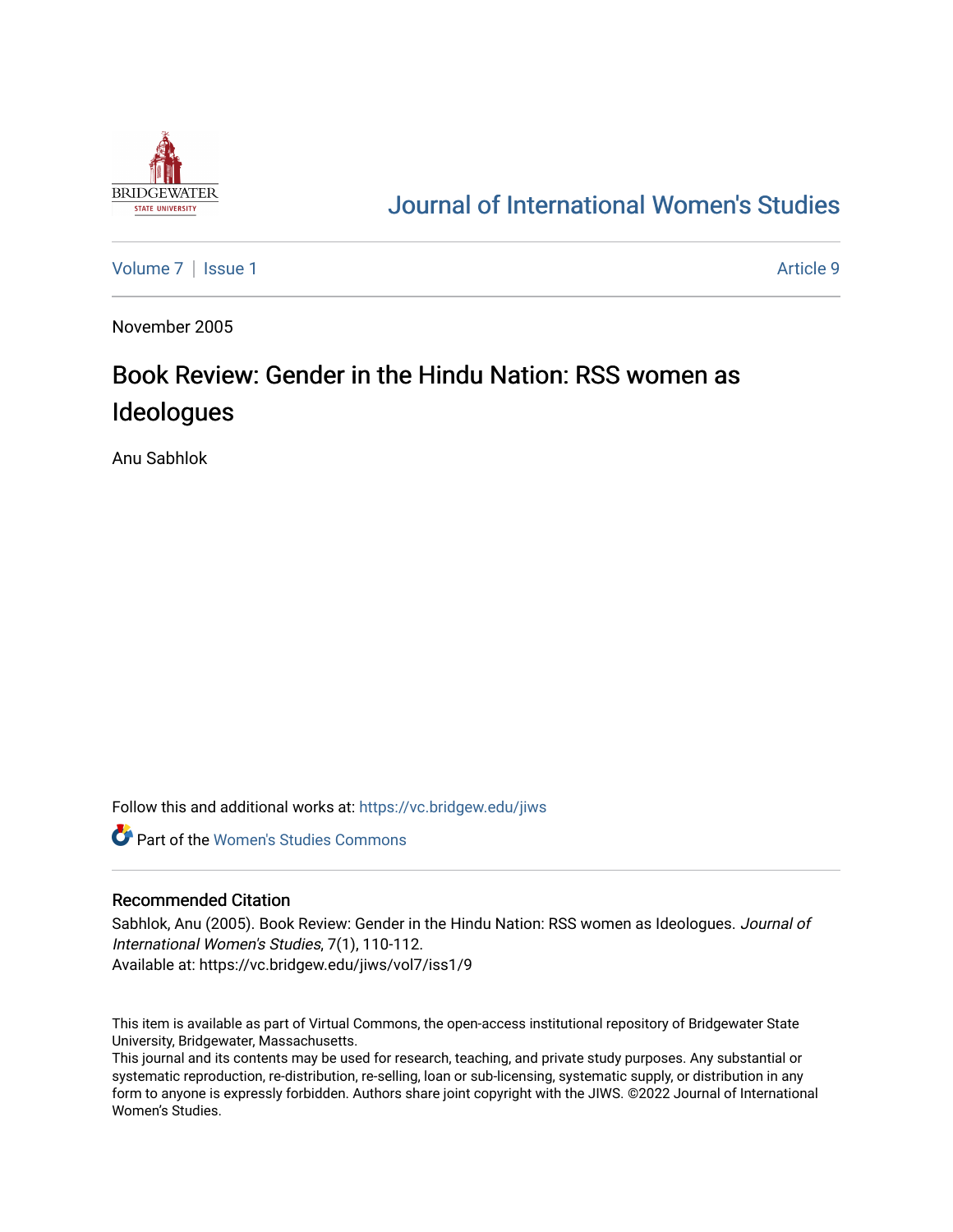<span id="page-1-3"></span>Journal of International Women's Studies Vol. 7 #1 November 2005 110

 $\overline{a}$ 

*Gender in the Hindu Nation: RSS women as Ideologues.* Paola Bacchetta. 2004. New Delhi: Women Unlimited (an associate of Kali for Women<sup>[1](#page-1-0)</sup>). pp. 144. \$10.00 hardcover.

## Reviewed by: Anu Sabhlok<sup>2</sup>

Recent years have seen an increasingly sophisticated scholarship on the relationship between gender and nationalism. Feminist scholars have critiqued gender blind studies of nationalism and pointed out the mutual construction of gendered and national identities<sup>3</sup>. However, studies on women as active agents, especially within fundamentalist religious and nationalist movements, remain  $few<sup>4</sup>$  $few<sup>4</sup>$  $few<sup>4</sup>$  and Paola Bacchetta's work fills this gap. Paola Bacchetta is an associate professor of Women's Studies at University of California, Berkeley and has published numerous articles on women's involvement in political conflict, as well as within nationalist and religious movements. She is also co-editor of a volume titled *Right Wing Women: From Conservatives to Extremists Around the World*.

In her recent book *Gender in the Hindu Nation* she presents three essays that speak to the role and representation of, and by women within the Hindu Nationalist discourse. *Hindutva,* a Hindu nationalist movement, is an ideology that claims India to be a Hindu nation and positions itself in opposition to Muslims and Christians in India. Hindutva politics has been implicated in violent anti-Muslim riots in India and critiqued by feminists for its upper-caste Brahminical patriarchy. Why would women participate in a movement that constructs them as subordinate? In answering this question, Paola Bacchetta's book dispels the notion that women, when active in nationalist movements, follow the ideologies of their male counterparts. Instead, Bacchetta argues that women produce a specifically feminine discourse of the nation, which at times has "zones of convergence, of antagonistic divergence, complementary difference and antagonistic difference" with the male nationalist discourses and thus, the two cannot be reduced to one (3).

Bacchetta focuses her inquiry on the two major Hindu nationalist organizations,

the *Rashtriya Swayamsevak Sangh* (hereafter RSS) and its women's wing the *Rashtriya Sevika Samiti* (hereafter Samiti). While the RSS, which is exclusively male, older, more powerful and with a much higher position in the hierarchy of the *Sangh Parivar* (family of Hindu Nationalist Organizations), provides the movement's framework and discursive unity, the Samiti, nevertheless, creatively inserts its own symbolism and signifiers, modifying and creating a discourse that appeals to women. Through careful and detailed

<span id="page-1-0"></span><sup>&</sup>lt;sup>1</sup> Kali for Women is Asia's first explicitly feminist publishing house and was started in 1984 in Delhi by Urvashi Butalia and Ritu Menon. Kali for Women now has split into two feminist publishing houses; Zubaan and Women Unlimited. 2 Anu Sabhlok is a PhD Candidate in Geography and Women's Studies at Pennsylvania State University. 3

<span id="page-1-2"></span><span id="page-1-1"></span><sup>&</sup>lt;sup>3</sup> There is now a vast and growing scholarship on this subject. For some of the earlier works on gendered nationalisms see Kumari Jayawardhena, 1986. *Feminism and Nationalism in the Third World*, Zed books, London . Nira Yuval-Davis and Flovia Anthias, 1989. *Women-Nation-State*; St. Martin's Press; New York, and Andrew Parker et al., eds. 1992, *Nationalisms and Sexualities*. Routledge. New York and London. 4 Some of the important works in this area include Andrea Dworkin, 1983, *Right-Wing Women*, Women's Press, London, and Kathleen Blee. 1991. *Women of the Klan*. University of California Press.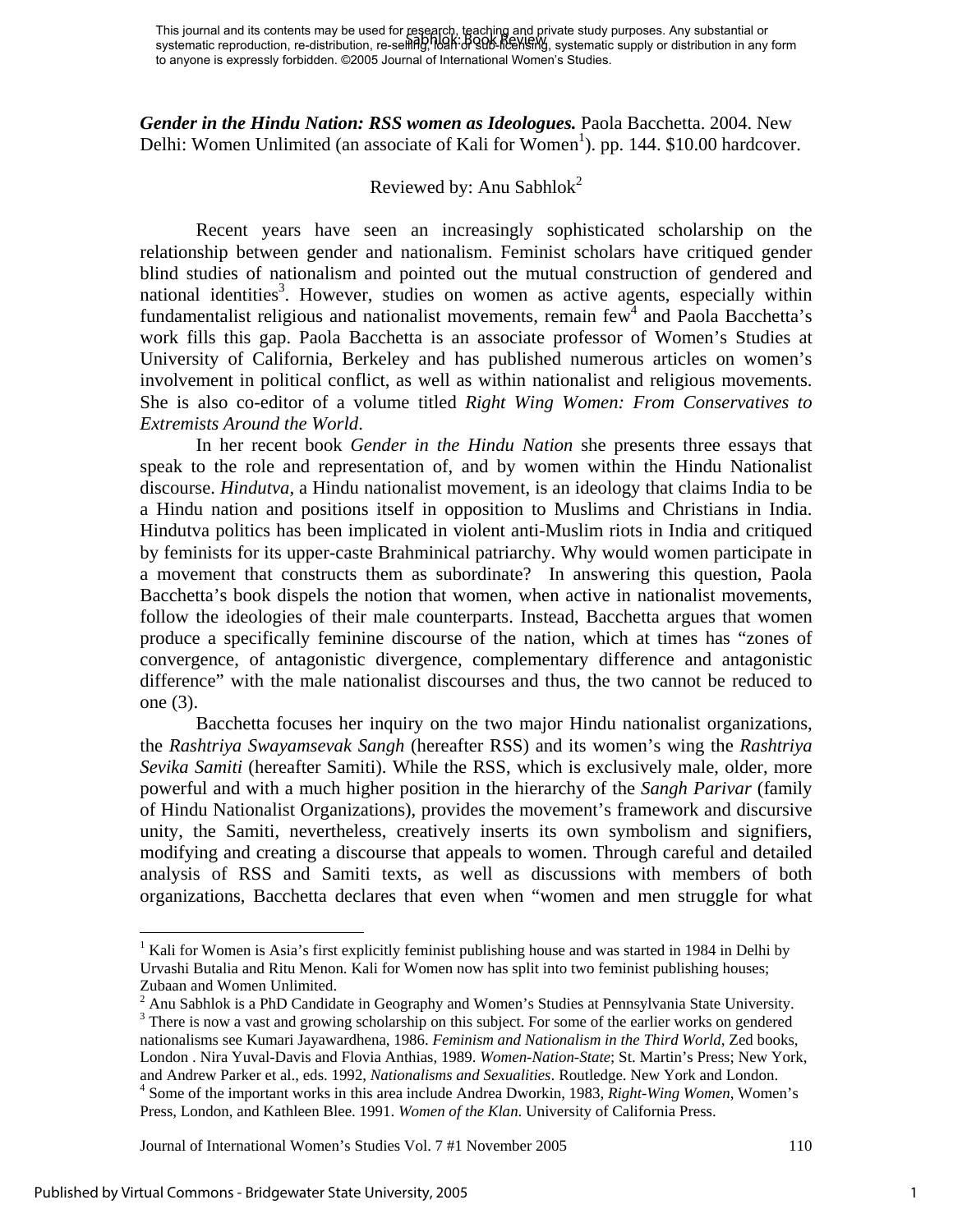they collectively call a 'Hindu Nation' they do not necessarily have the same entity in mind" (4).

*Gender in the Hindu Nation* is part of a series titled "Feminist Fineprint" that offers edited volumes of essays on a single issue, from a critical feminist perspective. In the first essay, titled "Hindu Nationalist Women as Ideologues," Bacchetta introduces the RSS and the Samiti through the literature of their respective organizations. Bacchetta reveals the complex and often contradictory imaginings of the Hindu nation in how it is described by the RSS and the Samiti. The materials Bacchetta uses for this analysis are Hindi and English language texts published by the RSS and the Samiti since 1925. While parts of her analysis are based on conversations with members of the two organizations (especially in the second essay), Bacchetta primarily concentrates on the texts, because "publications represent the most fixed, least transient forms of discourses in the face of their respective dodging operations"(p. 15). By critically and chronologically analyzing the publications, she is able to draw out the shifting discourses as they relate to different time periods in Indian history, disparities between the English and Hindi language texts as they focus on different audiences, and convergences/divergences between the texts of the men's and the women's organizations. For example, the English and the Hindi language Samiti texts present divergent explanations for Samiti's origins. The English language text, which targeted middle class women, discussed the "western impact" and the "potential of Hindu femininity to stray into feminism," thus leading to the "disintegration of family." On the other hand, the Hindi language text, which targeted lower and lower middle class women, discussed violence by men and the need for women to fight back. Bacchetta's textual analysis reveals how the Samiti selectively appropriates from varied sources, including ancient Hindu texts, colonial historiography, and feminist writings, often effacing all traces of these sources.

Bacchetta's study demonstrates how women define citizenship and agency for themselves within ideological structures that seek to constrain women's agency. The second essay, titled "All our goddesses are armed," serves to situate the Hindu nationalist discourse in a particular place (Ahmedabad, Gujarat) and to show the various ways in which notions of self and identity are defined and articulated by a particular Samiti member (Kamlabehn). Bacchetta's textual analysis is accompanied by a rich description of her interviews (over four years) with Kamlabehn, a committed Samiti member. Kamlabehn's articulation of the "Muslim as other" and a "threat to Hindu women" creates a space for her within Hindu nationalism, which Kamlabehn uses to justify her paramilitary training and her non-feminine dress sense. Bacchetta points to the significance of the missing *swayam* (self) from the name of the Rashtriya Sevika Samiti (in comparison to the Rashtriya *Swayam*sevak Sangh) for while a "man's self is individual", that of the woman implies "not only the individual self but also family, society, nation, religion and culture." Samiti women, however, subvert the RSS's notion of women as "chaste mothers" and represent women as "protectors of society" and as a "source of power capable of destroying evil." In her presentation of versions and subversions of Hindu nationalist discourses, Bacchetta lays out the complex territory that defines gendered subjectivities within the two organizations. In the last essay, titled "Communal Property/Sexual Property," she points to the construction of Muslim women as either "baby factories," "prostitutes" or "victims of the violent Muslim male" in the RSS literature, which uses an array of genres, styles and rhetorical devises for strategic